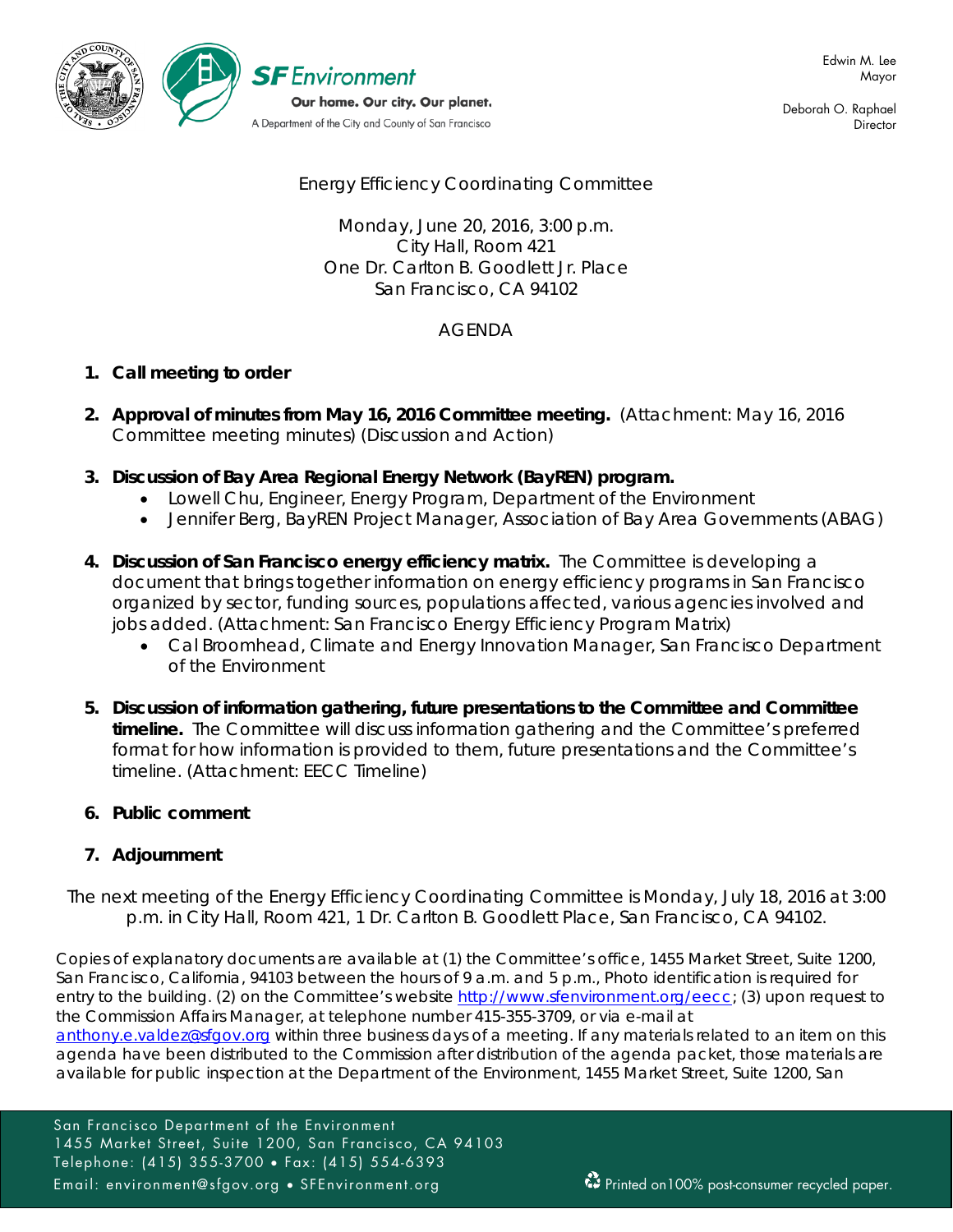Francisco, CA 94103 during normal office hours or will be made available on the Committee's website <http://www.sfenvironment.org/eecc> as attachments to the agenda or meeting minutes.

### **Important Information**

The ringing of and use of cell phones, pagers and similar sound-producing electronic devices are prohibited at this meeting. Please be advised that the Chair may order the removal from the meeting room of any person(s) responsible for the ringing or use of a cell phone, pager, or other similar sound-producing electronic devices.

NOTE: Persons unable to attend the meeting may submit to the Committee, by the time the meeting begin, written comments. These comments will be made a part of the official public record and shall be brought to the attention of the Committee members. Any written comments should be sent to: Commission Affairs Manager, 1455 Market Street, Suite 1200, San Francisco, CA 94103 by 5:00 p.m. on the day prior to the meeting. Comments that cannot be delivered to the Commission Affairs Manager by that time may be taken directly to the meeting at the location above. When bringing handouts to meetings, please photocopy on both sides of the paper and try to use post-consumer recycled or tree-free paper. Also, please bring sufficient copies of handouts for the Committee, the Commission Affairs Manager and the public.

#### **Public Comment**

At this time, members of the public may address the Committee on items of interest that are within the subject matter jurisdiction of the Committee but are not on today's agenda. Public comment will be taken following each agendized item. Each member of the public may address the Committee for up to three minutes, unless otherwise announced by the President. If it is demonstrated that the comments by the public will exceed 15 minutes, the President may continue Public Comment to another time during the meeting.

The Brown Act forbids the Committee from taking action or discussing any item or issue not appearing on the posted agenda. This rule applies to issues raised in public comment as well. In response to public comment, not on an agendized item, the Committee is limited to:

- 1. Briefly responding to statements made or questions posed by members of the public, or
- 2. Request staff to report back on a matter at a subsequent meeting, or
- 3. Directing staff to place the item or issue on a future agenda (Government Code Section 54954.2(a).)

## **Disability Access**

The Energy Efficiency Coordinating Committee will be held at City Hall, Room 421 in the Civic Center Area. The Committee meeting room is wheelchair accessible. The closest accessible BART station is the Civic Center Station at United Nations Plaza and Market Street. Accessible MUNI lines serving this location are: #71 Haight/Noriega and the F Line to Market and Van Ness and the Metro Stations at Van Ness and Market and at Civic Center. For information about MUNI accessible services call (415) 923-6142. There is accessible curbside parking adjacent to City Hall on Grove Street and Van Ness Avenue and in the vicinity of the Veterans Building at 401 Van Ness Avenue adjacent to Davies Hall and the War Memorial Complex.

In order to assist the City's efforts to accommodate persons with severe allergies, environmental illnesses, multiple chemical sensitivity or related disabilities, attendees at public meetings are reminded that other attendees may be sensitive to various chemical based products. Please help the City accommodate these individuals. Individuals with chemical sensitivity or related disabilities should call the Mayor's Office on Disability at (415) 554-6789 or (415) 554-6799 (TTY) for additional information.

The following services are available on request 72 hours prior to the meeting; except for Monday meetings, for which the deadline shall be 4:00 p.m. of the last business day of the preceding week: For American sign language interpreters or the use of a reader during a meeting, a sound enhancement system, and/or alternative formats of the agenda and minutes, please contact Anthony Valdez at (415) 355-3709 to make arrangements for the accommodation. Late requests will be honored, if possible.